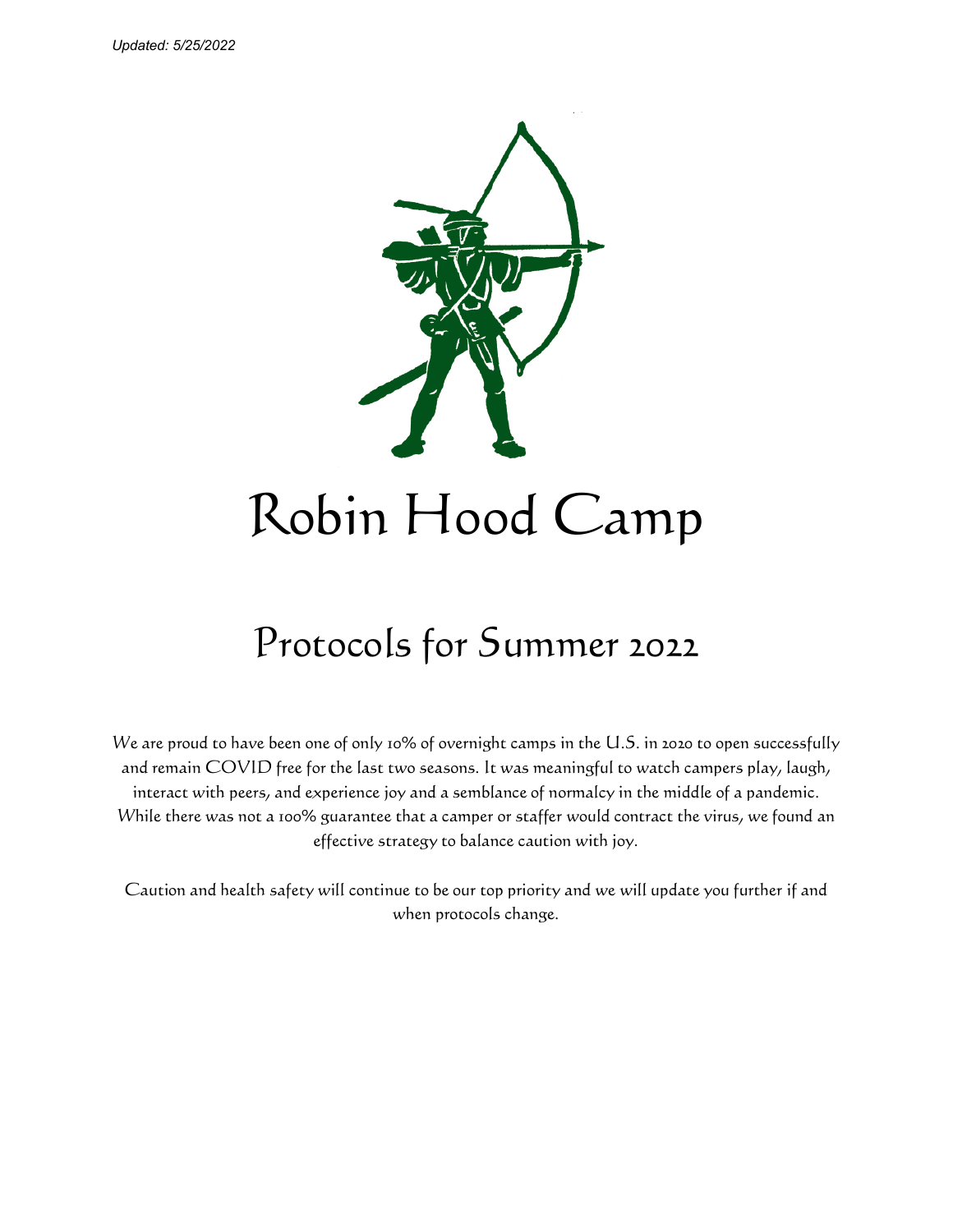## Table of Contents

- 1. Pre-Camp Preparedness
- 2. Arrival at Camp A. If dropping off at camp B. Regarding airport pickups
- 3. Counselor Staff
- 4. Camp Life
	- A. In the cabins
	- B. Robin Hood neighborhoods
	- C. Sports equipment
	- D. Sanitation
- 5. Dining
- 6. Activities
	- A. Trips
	- B. Challenge program
- 7. Health and Wellness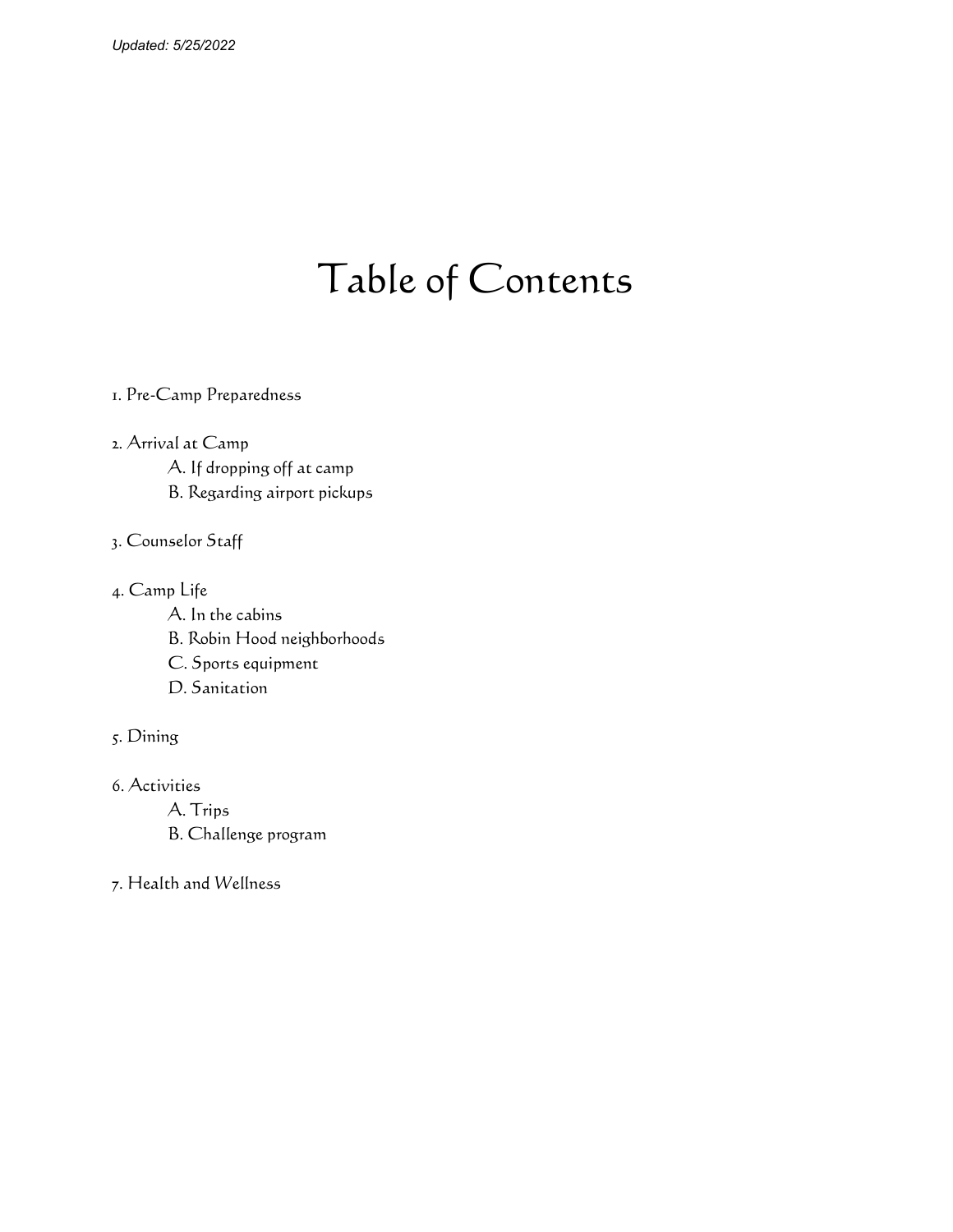#### Pre-Camp Preparedness

● All campers and staff will be required to submit negative results of a viral (PCR or antigen) COVID test taken within three days of your arrival. Results should be uploaded into your CampInTouch account OR emailed to robinhood@robinhood.com. Testing is required even if the camper is vaccinated. Tests must be through a laboratory, not the "at home" type.

● We require all campers to arrive with a small backpack to carry four high quality multi-ply washable masks with name labels attached or written in clearly. Disposable masks are not acceptable. Also required in the backpack are a water bottle with name clearly marked, insect repellent, sunscreen, a towel, bathing suit comb or hairbrush, bathing suit, and extra nametags. All items must be clearly marked with the camper's names.

● Face mask protocol: The only time masks will be required is when social distancing is difficult. Campers can wear a mask at any time if this helps them feel more comfortable. Our goal is to minimize the need for face masks as much as possible.

#### Traveling to Camp

We prefer, but do not require, parents to deliver their campers to camp, if at all possible, to ensure travel goes well and safely. We are offering airport pickups in Boston, Bangor, Portland, and Bar Harbor airports for those parents not able to travel with their children.

*●* For the first time since 2020, we are allowing parents to come in and tour camp on drop off or pick up. However, parents will not be allowed to enter the cabins, and time at camp will be limited to one hour. Parents who wish to tour camp on drop off or pick up will be required to show negative results of a viral (PCR or antigen) COVID test taken within three days of arrival. Testing is required even if the parent is vaccinated. Tests must be through a laboratory, not the "at home" type.

### Counselor Staff

● All counselors and staffers will be required to be fully vaccinated for COVID-19. All staff will be required to show negative results of a viral (PCR or antigen) COVID test taken within three days of their arrival. Tests must be through a laboratory, not the "at home" type.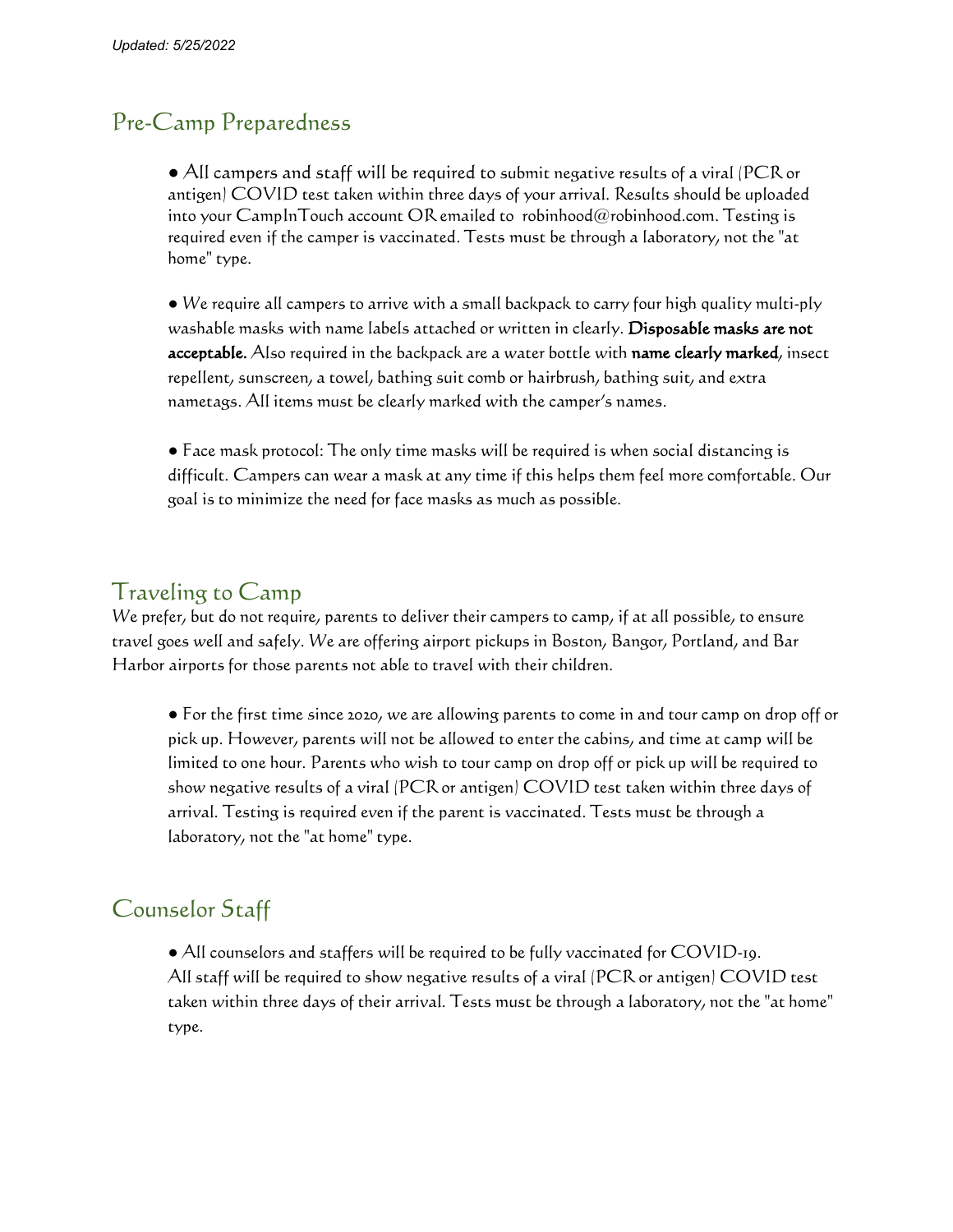#### Camp Life

The only time masks will be required will be on the occasions the entire camp meets together indoors and when social distancing isn't possible.

**●** In the cabins: On arrival days campers will be taken to their cabins, choose their beds, and unpack. Our goal is to immediately immerse campers into activities, interact with camper peers, have fun, enjoy playing outside. This immediate full immersion helps to minimize anxiety. It is to your child's benefit to strictly adhere to the limit of one hour during drop off. NOTE: Parents will not be allowed inside the cabins this summer on drop off or pickup.

**●** Sports equipment: There is wisdom, but not a requirement, for campers to bring some of their own personal equipment, such as a tennis racquet, horseback riding or skateboard helmets. We recommend, but do not require, a personal flotation vest with the camper's name marked. Please clearly mark on all sports equipment.

**●** Sanitation: Enhanced disinfection and sanitation will be a hallmark of summer. Camp staff will be enlisted in daily sanitation of living spaces and making sure activity sites and equipment are wiped down and cleaned after each use. In addition, a special sanitation team will routinely clean public areas using CDC-approved solutions. Additional handwashing stations have been installed throughout camp.

### Dining

Before being allowed to enter the Locksley Hall dining room, campers must wash their hands with soap and hot water at the sink to the left of the front door. Counselors will make sure campers wash thoroughly. A limited number of people will be seated in the dining room at a time. We have increased our outdoor seating available. Tables and surfaces will all be sanitized before and after each seating.

### Activities

A hallmark of Robin Hood life has been the complete freedom for campers to choose their activities and get what they sign up for. This freedom and empowerment will continue this summer as always. All activities will be offered this summer, and some will be modified to conform with safety requirements.

*●* Trips: There will be an expansive trip program allowed that will include white water rafting, whale watching, trips to Acadia National Park and Mt. Katahdin, camping trips, boating out to uninhabited islands, getting up close to seals, fishing on local ponds, kayaking, canoeing, paddle boarding, windsurfing, sailing in the ocean bay and on our large lake, having beach